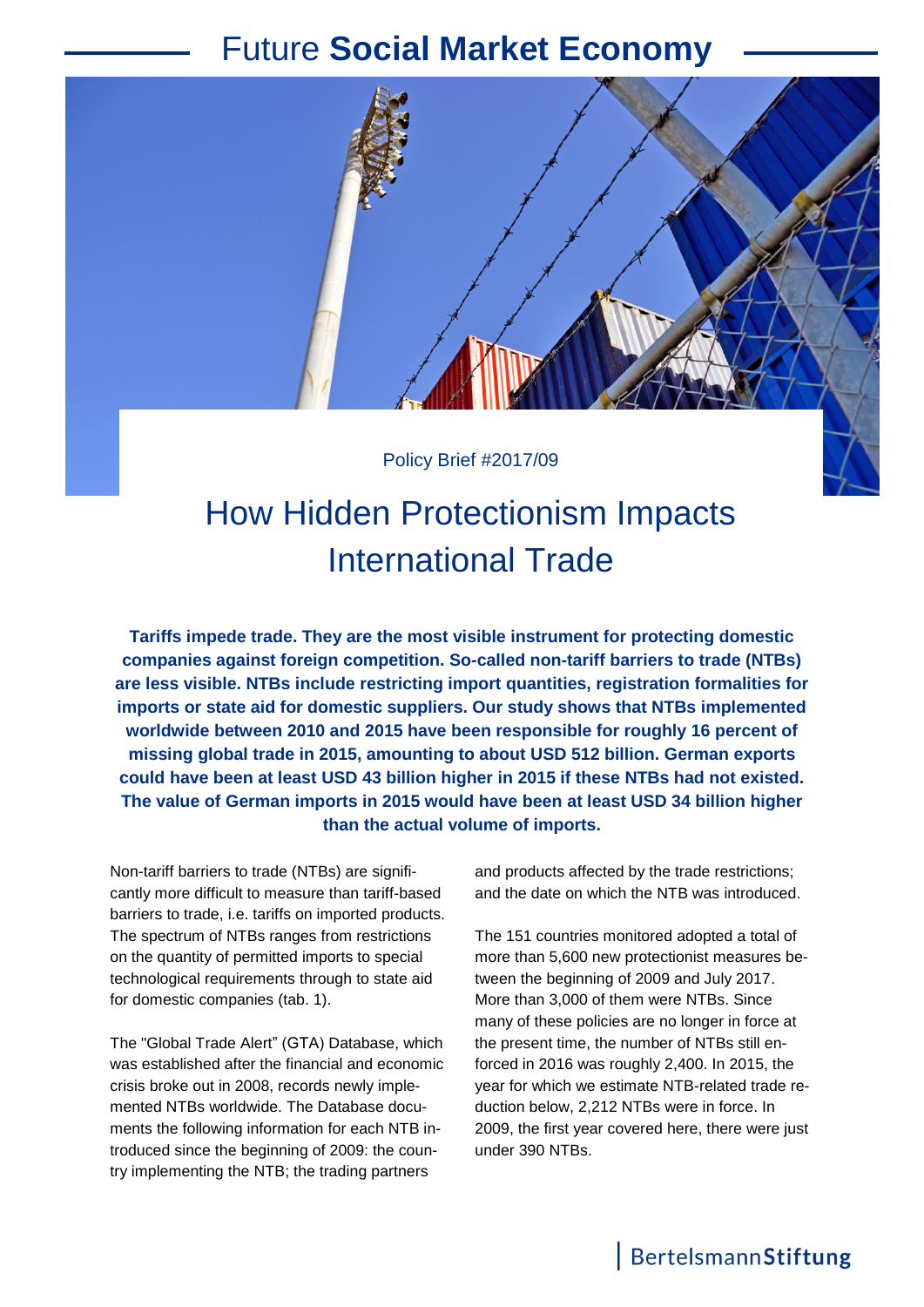#### **TABLE 1: Types of Protectionist Policies**

#### **Tariff changes**

#### Trade defense measures

Anti-circumvention Anti-dumping Anti-subsidy Safeguard

#### Non-tariff barriers

**Import controls** Import ban Import incentive Import licensing requirement Import monitoring Import quota Import tariff quota Import-related non-tariff measure, nes Internal taxation of imports Trade balancing measure Trade payment measure

#### **State aid and subsidies**

**Bailout (capital injection** or equity participation) Financial assistance in foreign market Financial grant In-kind grant Interest payment subsidy Loan guarantee Production subsidy State aid, nes State loan Tax or social insurance relief

#### **Public procurement policy**

Public procurement access Public procurement localisation

## Public procurement preference margin

#### **Localisation policy**

Local operations Local sourcing Localisation incentive

#### **Capital controls and exchange** rate policy

Competitive depreciation Price stabilisation

#### **Other instruments**

Instrument unclear Sanitary and phytosanitary measure Technical barrier to trade

#### **Export controls**

(not included in estimation sample, only descriptives) **Export subsidy** Other export incentive Tax-based export incentive Trade finance Export ban Export licensing requirement Export quota Export tax Export-related non-tariff measure, nes

BertelsmannStiftung

Source: Yalcin, Kinzius and Felbermayr 2017: 11.

## **Who implements NTBs and whom do these policies affect?**

The United States implemented by far the most NTBs between the beginning of 2009 and July 2017. That is not an exemplary performance for the number one in global trade, which presented itself as the leading advocate of free trade and open markets until recently. This becomes even clearer if one considers the distance between the United States and India: with 312 measures, India introduced the second highest number of NTBs. The United States introduced about 800 NTBs, nearly twice the number of India. It should also be noted here that the United States largely adopted these protectionist policies long before the inauguration of the Trump administration. China – the number two in global trade, just behind the United States – implemented only 112 measures and lands in 9th place as a result.

Germany, which has implemented roughly 130 individual measures, occupies 5th place (fig. 1).

It can also be seen that largely developing and emerging economies make up the countries that have introduced the most NTBs (7 of 10). These countries are catching up in terms of development and therefore may be trying to protect domestic producers against international competitive pressure by implementing NTBs. At the same time, it should be stressed that the United States and Germany, the largest export and import nations in the world, are among the countries increasingly introducing NTBs. On closer analysis, it also becomes clear that industrialized nations are implementing more and more NTBs, in particular against other industrialized nations, to make imports more expensive.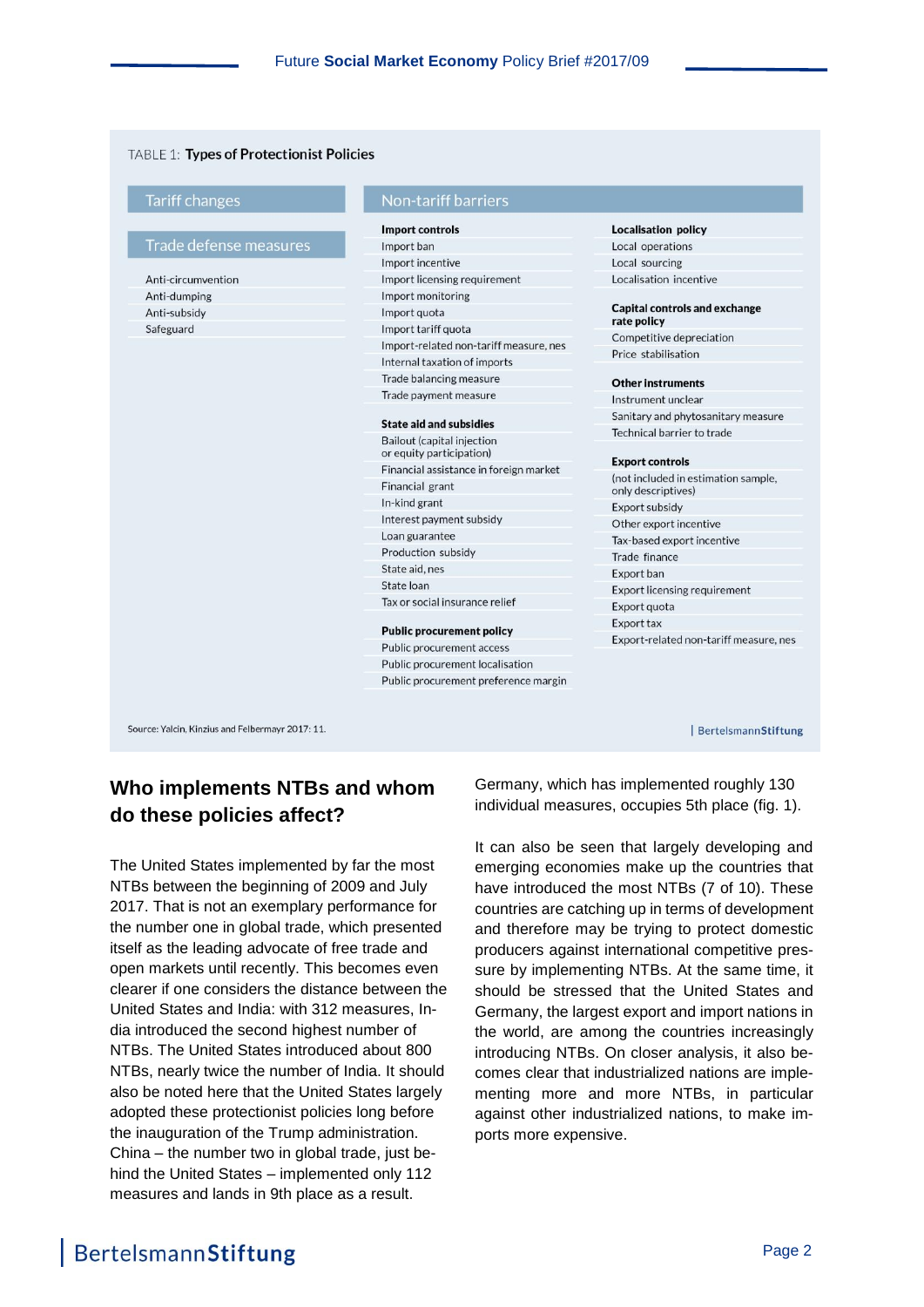

It is also possible to calculate how frequently a country was affected by the NTBs introduced between 2009 and 2017 because the NTB policy was directed at imports from this country. This shows that Germany is the country whose exports were affected the most by the NTBs implemented between 2009 and 2017. With the exception of China, exclusively industrialized nations are among the ten economies that are the target of most of these instruments (fig. 2).

On the one hand, this reflects the dominance of industrialized nations in global trade: Countries that trade a lot are also the focus of the other trading partners' NTBs. On the other hand, four countries are in both top 10 rankings: three industrialized nations – the United States, Germany and Itfaly – and China as the only developing or emerging economy. This shows that at least some of the countries introducing many NTBs are also strongly affected by such NTBs themselves. It is certainly going too far to interpret this as systematic retaliatory measures. Nonetheless, this could be a sign that protectionism can end in a vicious circle of action and reaction damaging all participants over the long term.

## **How much do NTBs restrict international trade?**

### **Methodology**

The critical issue in regard to the economic impact of NTBs is the question of whether – and if yes: how much – these trade barriers restrict international trade. It is very difficult to answer this question methodologically. Among others, this is due to the fact that the NTBs identified here are very different in nature. Therefore the strength of their impact can also be very different. For example, a newly introduced documentation obligation with regard to technical quality requirements for an imported electric shaver has a different economic impact than a policy where the quantity of permitted automobile imports is restricted to just 70 percent of the import volume in the previous year.

Therefore, the effects of newly introduced NTBs on international exports and imports discussed below are only a rough approximation of the economic impact of these protectionist policies.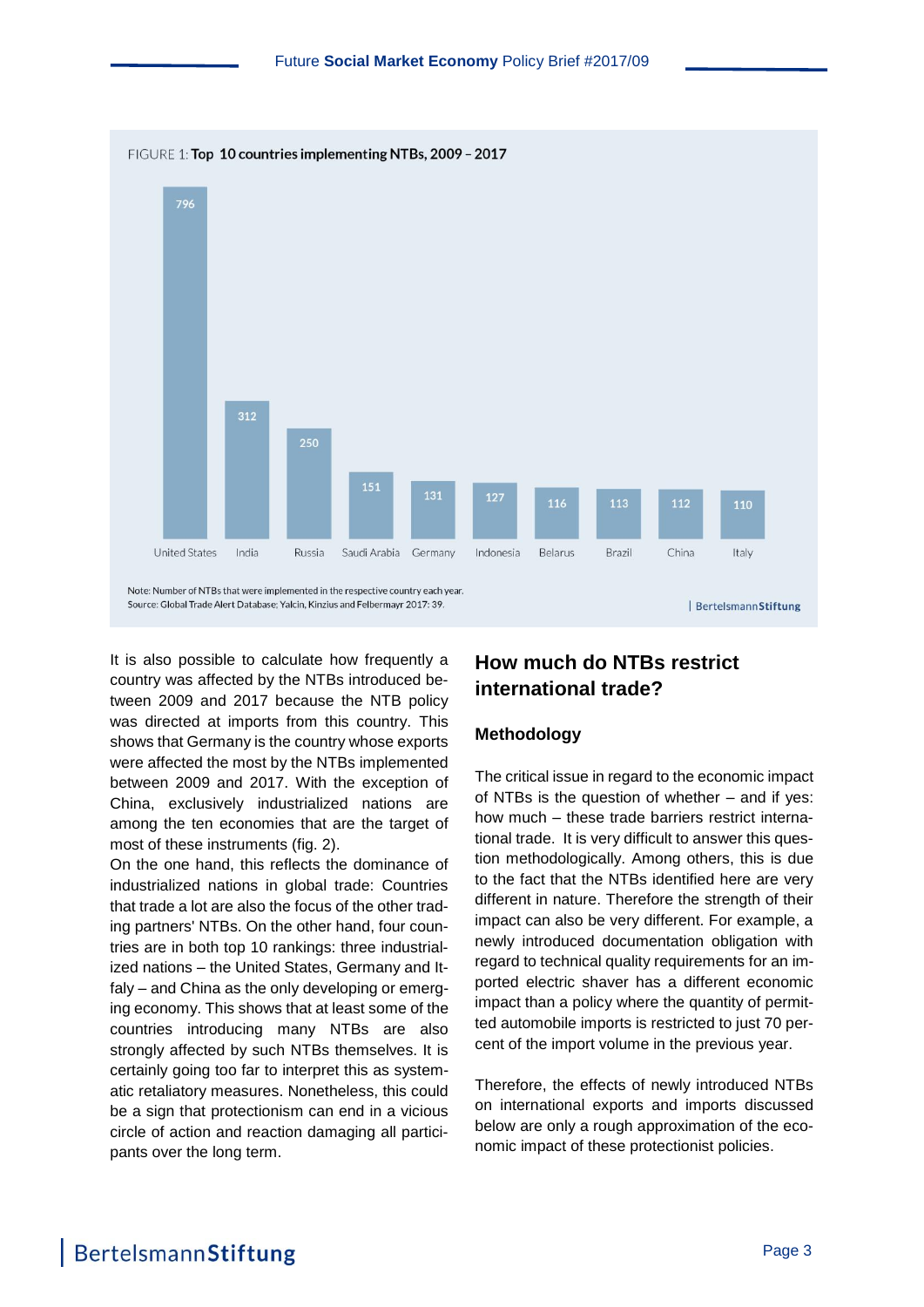

The data on NTBs from the GTA database as well as a dataset on the bilateral trade relations between 152 countries in the period between 2010 and 2015 serve as the starting point for the estimates on the impact of NTBs on trade. The trade data used here differs between 177 products and product groups. The inclusion of these many products makes it possible to take account of the importance of different import and export structures for the individual countries. Econometric estimates examine the impact that introducing trade restriction policies will have on the volume of trade for the affected countries. Specifically, the impact of the three overarching protectionist policies – changing import duties, introducing protective trade policy measures and implementing NTBs – is analyzed to start with. The next step in the analysis is to examine the effects of introducing NTBs in a differentiated manner. To this end, the influence of four types of NTBs is studied (import controls, state aid and subsidies, public procurement and local economic policy, other NTBs, see tab. 1). These econometric estimates include a total of slightly more than 4.4 million individual observations (see Yalcin, Kinzius and Felbermayr, 2017: 18 – 21 for methodological details).

#### **Empirical results**

The introduction of at least one NTB on average for all countries and products leads to a decline of up to 12% in imports between the countries affected (i.e. the country adopting the policy and the country whose exports to the policy-adopting country are affected) over the analyzed period (2010 to 2015).

If the effects on trade are broken down by sector, there are sectoral differences. The trade-reducing effect of NTBs is particularly great in the commodity sector (incl. ores, minerals, electricity, gas and water). The introduction of at least one NTB leads to an average decline of just under 26 percent in the corresponding bilateral trade. In the agricultural sector, including forestry and fishing, the average drop in trade was roughly 8.4 percent. The calculated effect on trade here was the lowest in all the examined sectors. The declines in trade for the other analyzed sectors are between these amounts (metals and machinery: -14%; consumer goods and non-durable goods: -10%).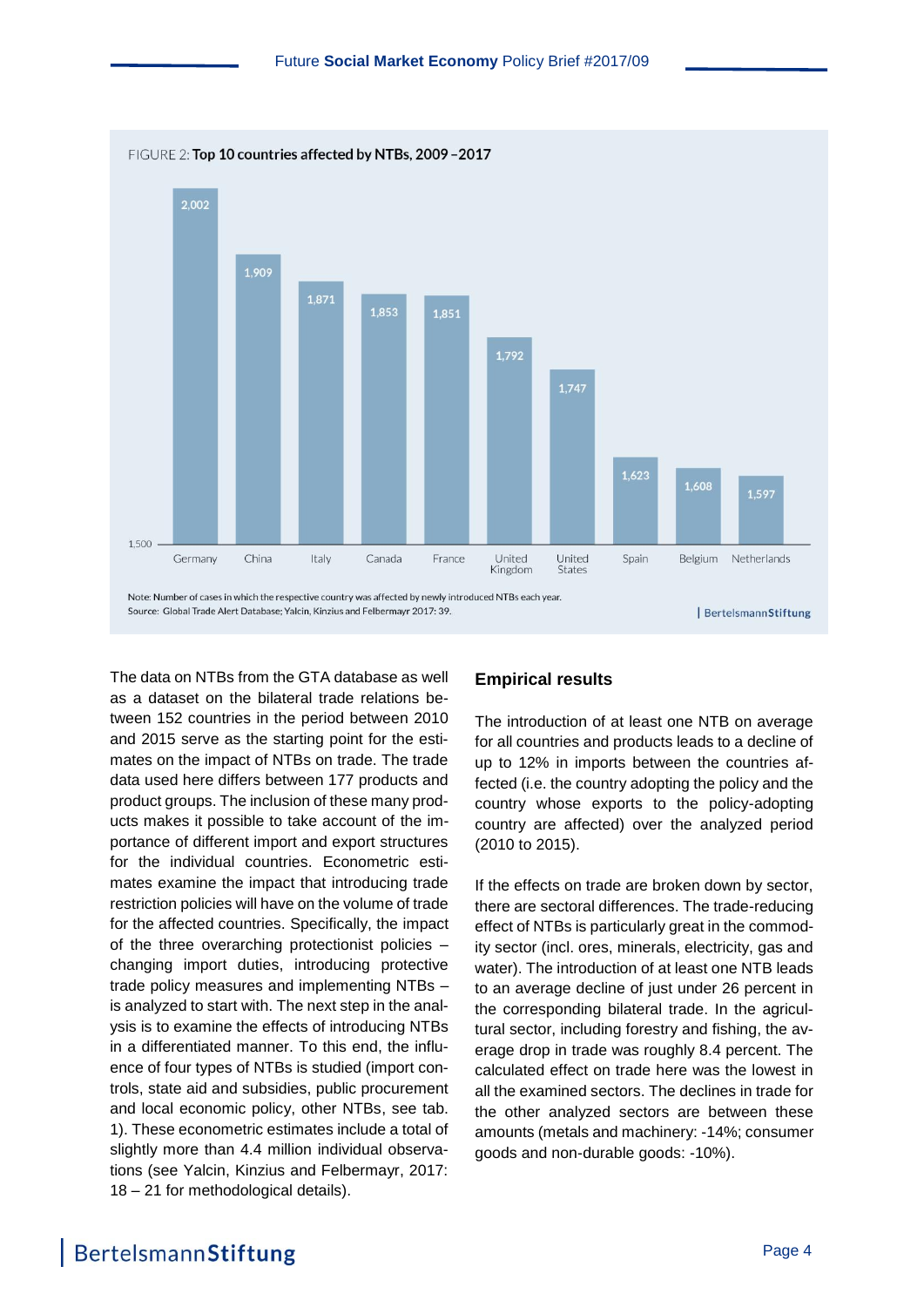If the empirically estimated trade impact resulting from the introduction of NTBs is used to project the associated changes in global exports and imports, it is possible to arrive at the following approximative calculations for international trade, defined as the total of all imports worldwide (see Yalcin, Kinzius and Felbermayr 2017: 31 et seqq.):

- According to estimates by experts at the International Monetary Fund and the World Bank, the global volume of all imports could have grown by 4.4 percent in 2015 if there had not been any policies restricting trade (see Constantinescu, Mattoo and Ruta 2015: 47).
- Based on international trade data from the World Bank, the global volume of imports could have reached USD 19.9 trillion in 2015.
- In fact, the volume of imports in the global economy reached only USD 16.7 trillion in 2015, i.e. USD 3.2 trillion less than the expected amount.
- If the average effect of NTBs of 12%, as calculated above, is transferred to those imports affected by NTBs, this produces the following estimated amounts: the volume of global imports in 2015 was reduced by 3.1% or about 512 billion USD due to the NTBs newly implemented worldwide between 2010 and 2015. This corresponds to about 16 percent of the estimated loss of USD 3.2 trillion in imports in 2015.

In other words: the NTBs implemented between 2010 and 2015 are responsible for roughly 16 percent of missing global trade according to this approximative calculation.

This approach can also be applied to the exports and imports of individual countries (tab. 2). It should be stressed that this involves so-called partial estimates. They can lead to an over- or underestimate in this linear projection since the empirical analysis involves the average effects across all countries in the world. The NTB-induced effects for individual countries are therefore higher or lower than the average. If the NTBbased global declines in imports of USD 500 billion are calculated back to all countries in the

world relative to their global share of trading, a conservative projection produces the values for the EU, China and the US listed in table 2.

The results of the calculations in table 2 can be interpreted in the case of Germany as follows:

- If all the NTBs implemented worldwide between 2010 and 2015 had not been introduced, German exports in 2015 would have been about USD 43 billion higher than they actually were. This amount corresponds to roughly 1.2 percent of Germany's GDP in 2015.
- German imports would have been roughly USD 34 billion higher if these trade barriers had not been introduced (roughly 0.9 percent of German GDP in 2015).

It should be stressed that the figures for Germany are conservative estimates since German companies are confronted by NTBs more often than other countries due to their high export activity.

In absolute terms, the calculated declines in exports are only higher than Germany in the United States and China, at just over USD 49 and 73 billion respectively. In percentage terms, the declines in exports due to NTBs are the greatest in Belgium, Czechia, Hungary and Slovakia, each at more than 2 percent. In particular, small open countries such as Belgium or Slovakia, whose imports and exports account for a significant share of the gross domestic product, are affected more strongly by NTBs since these countries trade a wide range of products and are therefore impacted much more frequently by protectionist policies. In the case of large countries such as the United States or Germany, their trading of a wide range of products also increases the likelihood of NTBs restricting trade. Furthermore, substantially more potential trade is hindered overall due to the existing higher absolute volume of trade.

A final look at the five sectors examined above shows clearly that the metals and machinery sector in Germany is affected the most in absolute terms by the NTBs introduced around the world between 2010 and 2015 (tab. 3). This is one of the most important German export sectors.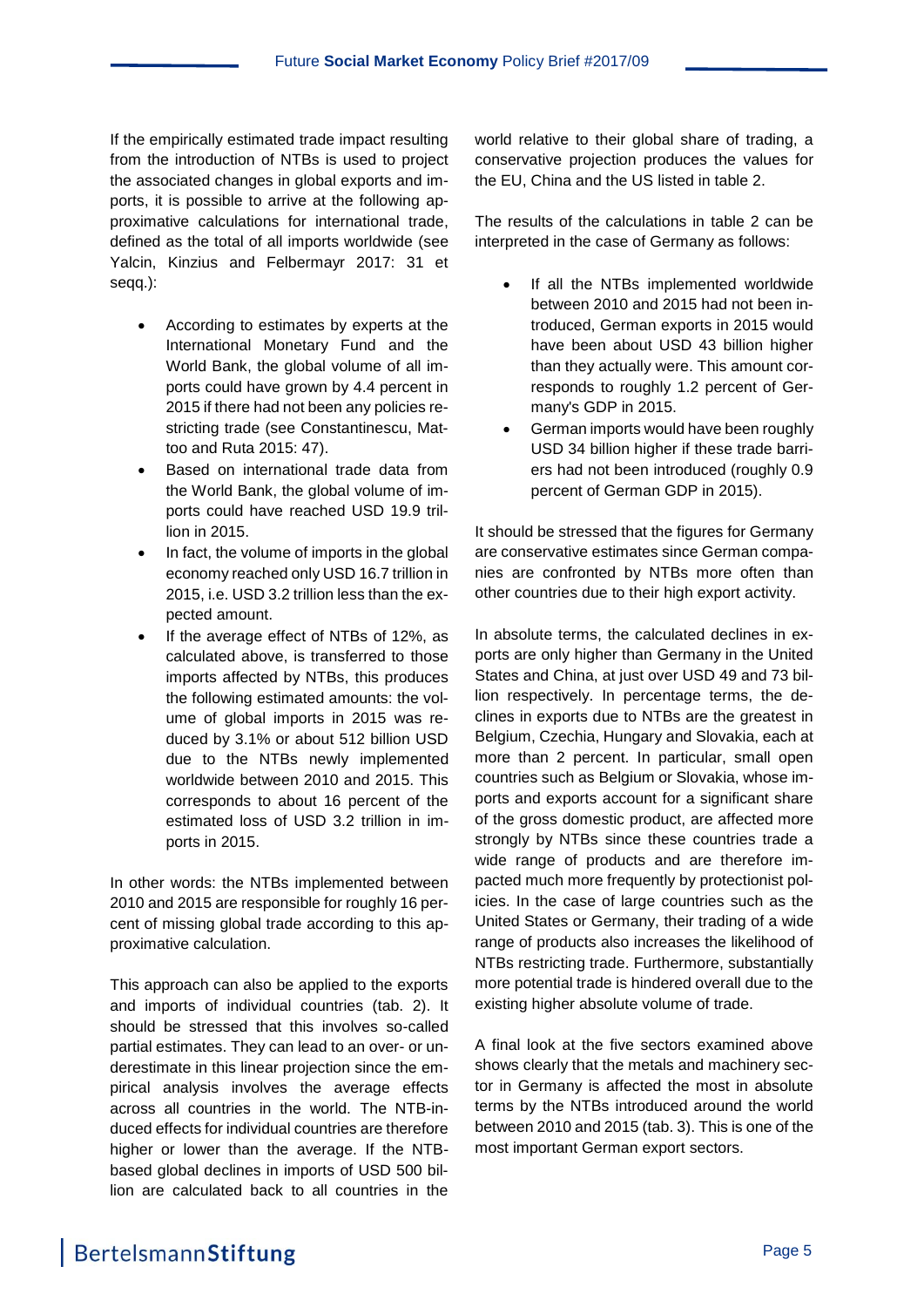| TABLE 2: Potential impact of non-implemented NTBs on imports and exports of selected countries, 2015 |  |
|------------------------------------------------------------------------------------------------------|--|
|------------------------------------------------------------------------------------------------------|--|

| Country                                             | Change of exports<br>in billion US-Dollar | Change of imports<br>in billion US-Dollar | Change of exports<br>in percent of GDP | Change of imports<br>in percent of GDP |
|-----------------------------------------------------|-------------------------------------------|-------------------------------------------|----------------------------------------|----------------------------------------|
| <b>EU-28</b>                                        | 170.05                                    | 164.57                                    | 1.04 %                                 | 1.01%                                  |
| Austria                                             | 4.69                                      | 4.76                                      | 1.14 %                                 | 1.16%                                  |
| Belgium                                             | 12.85                                     | 11.93                                     | 2.54%                                  | 2.36%                                  |
| Bulgaria                                            | 0.83                                      | 0.94                                      | 1.55%                                  | 1.75%                                  |
| Croatia                                             | 0.41                                      | 0.66                                      | 0.71%                                  | 1.13%                                  |
| Cyprus                                              | 0.06                                      | 0.18                                      | 0.27%                                  | 0.79%                                  |
| Czechia                                             | 5.08                                      | 4.53                                      | 2.30%                                  | 2.05%                                  |
| Denmark                                             | 3.06                                      | 2.74                                      | 0.92%                                  | 0.83%                                  |
| Estonia                                             | 0.45                                      | 0.51                                      | 1.93%                                  | 2.17%                                  |
| Finland                                             | 1.93                                      | 1.94                                      | 0.78%                                  | 0.78%                                  |
| France                                              | 15.95                                     | 18.12                                     | 0.58%                                  | 0.66%                                  |
| Germany                                             | 42.91                                     | 34.02                                     | 1.16%                                  | 0.92%                                  |
| Greece                                              | 0.91                                      | 1.52                                      | 0.37%                                  | 0.62%                                  |
| Hungary                                             | 3.24                                      | 2.92                                      | 2.29%                                  | 2.06%                                  |
| Ireland                                             | 4.03                                      | 2.50                                      | 1.55%                                  | 0.96%                                  |
| Italy                                               | 14.76                                     | 13.22                                     | 0.72%                                  | 0.64%                                  |
| Latvia                                              | 0.37                                      | 0.45                                      | 1.32%                                  | 1.58%                                  |
| Lithuania                                           | 0.82                                      | 0.91                                      | 1.85%                                  | 2.05%                                  |
| Luxembourg                                          | 0.41                                      | 0.62                                      | 0.67%                                  | 1.02%                                  |
| Malta                                               | 0.13                                      | 0.22                                      | 1.23%                                  | 2.12%                                  |
| Netherlands                                         | 15.30                                     | 13.67                                     | 1.77%                                  | 1.58%                                  |
| Poland                                              | 6.28                                      | 6.10                                      | 1.13%                                  | 1.10%                                  |
| Portugal                                            | 1.78                                      | 2.15                                      | 0.79%                                  | 0.95%                                  |
| Romania                                             | 1.96                                      | 2.25                                      | 1.04%                                  | 1.19%                                  |
| Slovakia                                            | 2.42                                      | 2.35                                      | 2.41%                                  | 2.34%                                  |
| Slovenia                                            | 0.86                                      | 0.83                                      | 1.74%                                  | 1.69%                                  |
| Spain                                               | 8.98                                      | 9.82                                      | 0.63%                                  | 0.69%                                  |
| Sweden                                              | 4.52                                      | 4.45                                      | 0.84%                                  | 0.83%                                  |
| United Kingdom                                      | 15.06                                     | 20.27                                     | 0.56%                                  | 0.76%                                  |
| <b>United States</b>                                | 48.50                                     | 74.41                                     | 0.29%                                  | 0.45%                                  |
| China                                               | 73.42                                     | 54.02                                     | 0.83%                                  | 0.61%                                  |
| Source: Yalcin, Kinzius and Felbermayr 2017: 31-32. |                                           |                                           |                                        | BertelsmannStiftung                    |

### TABLE 3: Potential impact of non-implemented NTBs on sectoral imports and exports of Germany, 2015

|                                                  | Change of exports in billion US-Dollar | Change of imports in billion US-Dollar |
|--------------------------------------------------|----------------------------------------|----------------------------------------|
| Agriculture                                      | 0.34                                   | 0.62                                   |
| Resources                                        | 1.25                                   | 6.32                                   |
| Consumer goods                                   | 3.29                                   | 3.52                                   |
| Transportable goods                              | 8.22                                   | 6.19                                   |
| Metals and machinery equipement                  | 29.81                                  | 17.37                                  |
| Source: Yalcin, Kinzius and Felbermayr 2017: 45. |                                        | BertelsmannStiftung                    |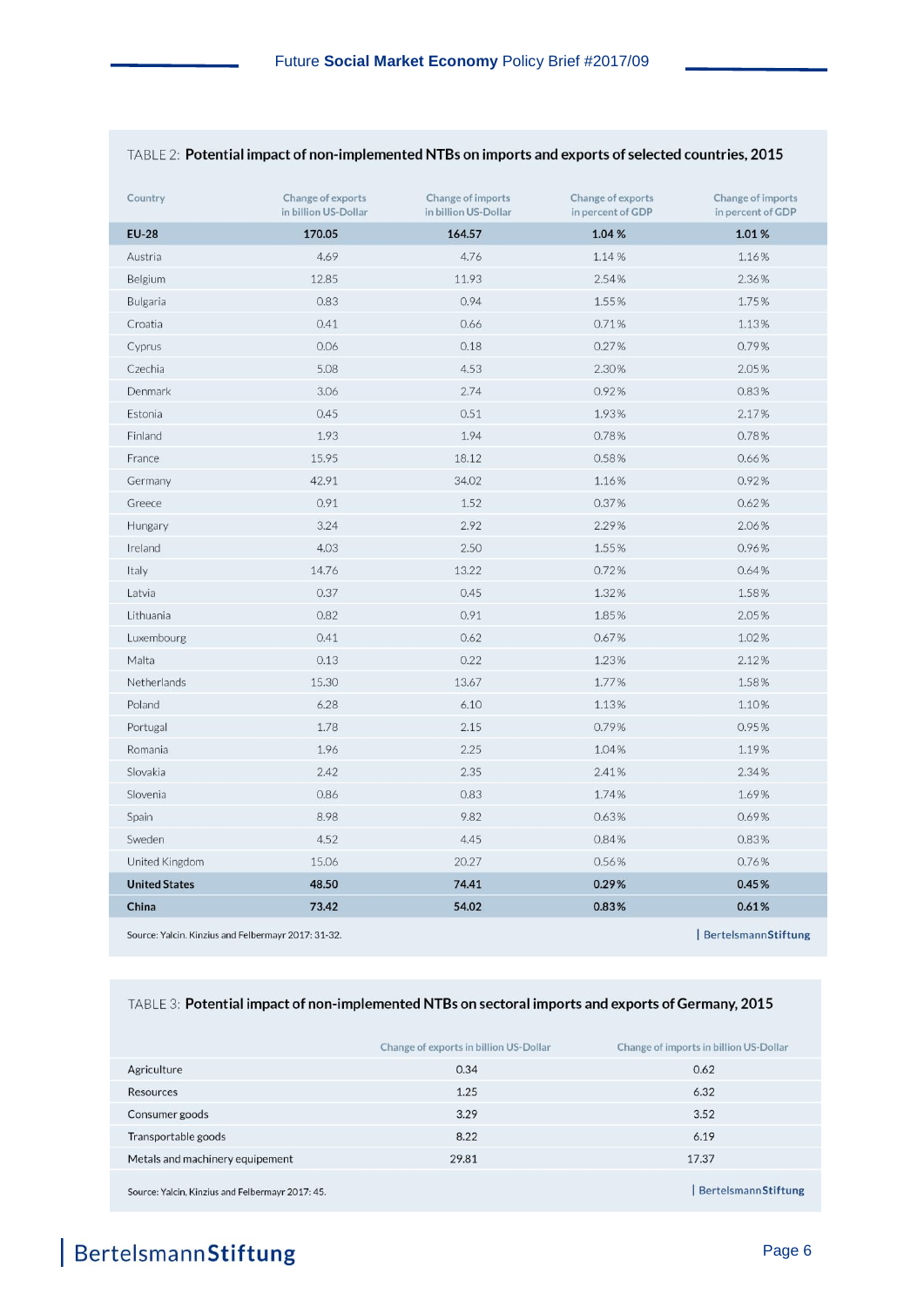### **Economic Policy Conclusions**

The importance of tariffs as barriers to trade has decreased in recent decades. This is due to the WTO's tariff reduction rounds in particular. At the same time, however, more and more countries are resorting to non-tariff barriers to trade. This trend has increased substantially since the financial and economic crisis. This is a worrying development since NTBs slow global trade just like tariffs. Our analysis has shown that NTBs can be held responsible for up to 16 percent of the decline in global trade. The resulting losses for Germany total 0.9 percent of GDP due to lower imports and 1.2 percent due to lower exports.

Since the WTO process has stalled, current bilateral Free Trade Agreements (FTAs) are an opportunity to reduce NTBs and boost trade between countries and regions. For example, the EU has reached a political agreement on an FTA with Japan this year and is negotiating other FTAs with major trading partners in Asia and Latin America (Jungbluth 2017). The elimination of NTBs plays an important role in the negotiations. This is a positive development from a trade policy perspective. In the future, however, it would be desirable to address NTBs – analogous to tariff reduction rounds – under the multilateral umbrella of the WTO again. The long-term goal should be uniform regulations and standards around the world in order to ensure fair framework conditions for international competition.

Particular attention should be paid to special economic relationships between industrialized countries on the one hand and developing and emerging countries on the other: So less developed countries can benefit more from the international division of labor, industrialized nations should open their markets, possibly also unilaterally, for products from these countries and roll back NTBs. This will require greater willingness to compromise on the part of developed countries.

Finally, it should be noted that the lion's share of missing global trade, namely 84%, is not due to NTBs, but rather other factors. These factors include:

- weak global growth worldwide since the bankruptcy of Lehmann Brothers in 2008;
- falling commodity prices;
- weaker economic growth in China due to the transformation toward more of a consumption- and service-driven growth model;
- the trend in the direction of a service society, which slows cross-border trade since many service providers are local by nature and therefore make trading difficult internationally.

The reduction in the NTBs is only one part of the economic policy challenges to be focused on. The aforementioned aspects should also be taken into account and addressed on a national and international level, if possible.

### **Further reading**

- Constantinescu, Cristina, Aaditya Mattoo und Michele Ruta (2015). "The Global Trade Slowdown". The Global Trade Slowdown: A New Normal. A VoxEU.org eBook. 33–53.
- Jungbluth, Cora (2017). [Trump & Brexit](https://www.bertelsmann-stiftung.de/fileadmin/files/BSt/Publikationen/GrauePublikationen/NW_Trump___Brexit.pdf)  – [European-Asian Economic Relations](https://www.bertelsmann-stiftung.de/fileadmin/files/BSt/Publikationen/GrauePublikationen/NW_Trump___Brexit.pdf)  [under New Conditions.](https://www.bertelsmann-stiftung.de/fileadmin/files/BSt/Publikationen/GrauePublikationen/NW_Trump___Brexit.pdf) Bertelsmann Stiftung, Gütersloh.
- Yalcin, Erdal, Luisa Kinzius und Gabriel Felbermayr (2017). [Hidden Protection](https://www.bertelsmann-stiftung.de/fileadmin/files/BSt/Publikationen/GrauePublikationen/NW_Hidden_Protectionism.pdf)[ism: Non-tariff Barriers and Implications](https://www.bertelsmann-stiftung.de/fileadmin/files/BSt/Publikationen/GrauePublikationen/NW_Hidden_Protectionism.pdf)  [for International Trade.](https://www.bertelsmann-stiftung.de/fileadmin/files/BSt/Publikationen/GrauePublikationen/NW_Hidden_Protectionism.pdf) Bertelsmann Stiftung, Gütersloh.